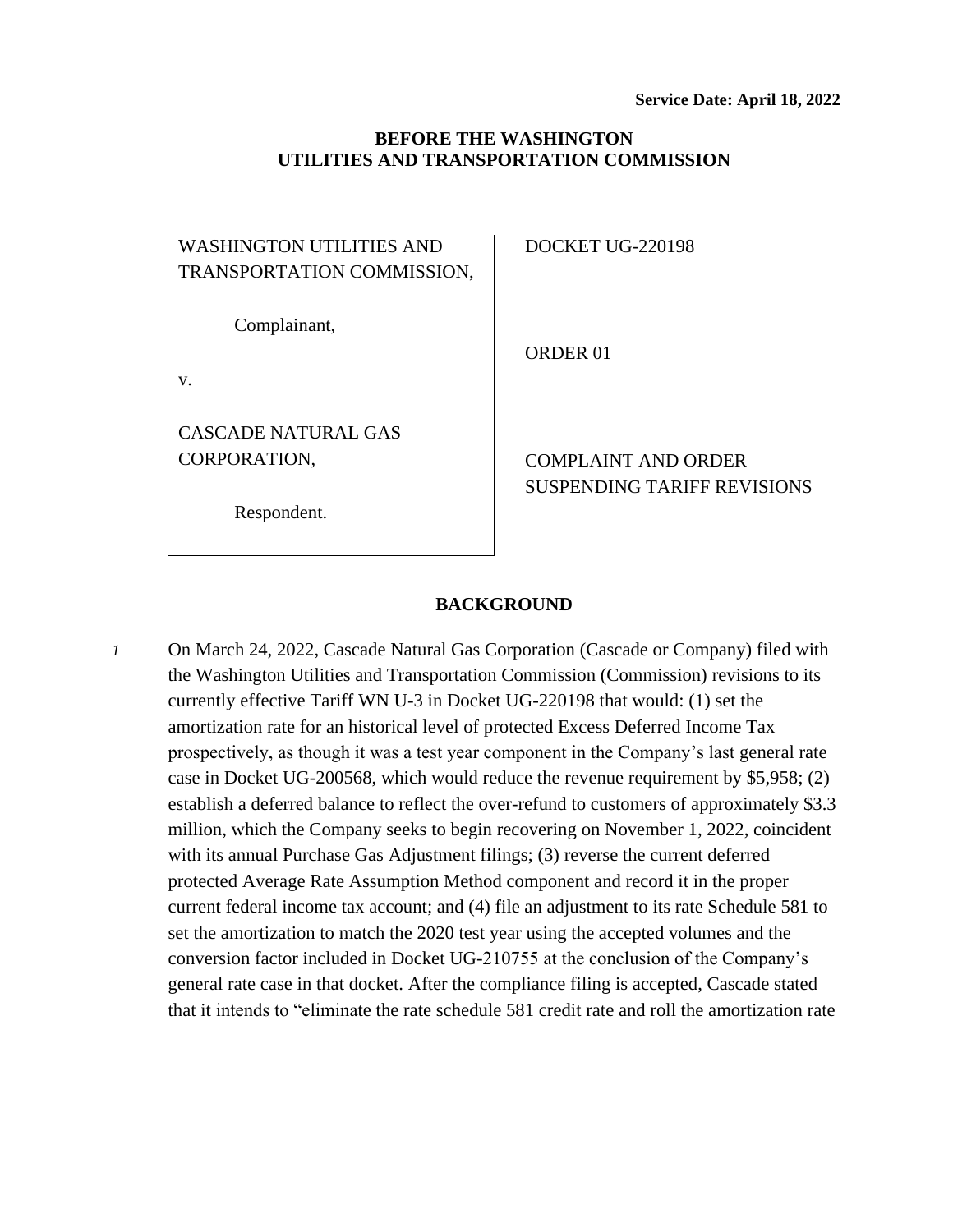### **DOCKET UG-220198 PAGE 2 ORDER 01**

into base rates."<sup>1</sup> The Company proposes a May 1, 2022, effective date for these tariff revisions.

- *2* On March 29, 2022, the Commission issued a Notice of Intent to Consolidate and Notice of Bench Request in Docket UG-210755 and Docket UG-220198. After receiving responses from all the parties and the Company's response to the Bench Request, the Commission issued a Notice of Status Conference set for April 14, 2022, at 2 p.m.
- *3* On April 14, 2022, the Commission convened a Status Conference with the parties to discuss the following options to address the proposed tariff revisions: (1) Cascade withdrawing its filing and making a replacement filing, (2) Cascade extending the effective date of its general rate case to allow the Commission to consolidate the matters, or (3) the Commission suspending the operation of the proposed tariff revisions and setting this matter for hearing. Cascade requested the Commission immediately suspend the operation of the proposed tariff revisions and set the matter for hearing.

# **DISCUSSION AND DECISION**

*4* We suspend Cascade's proposed tariff revisions. The proposed revisions might injuriously affect the rights and interests of the public, and Cascade has not demonstrated that the tariff revisions would result in rates that are fair, just, reasonable, and sufficient. The Commission thus suspends the tariff filing and will hold public hearings, if necessary, to determine whether the proposed tariff revisions will result in rates that are fair, just, reasonable, and sufficient.

# **FINDINGS AND CONCLUSIONS**

- *5* (1) The Commission is an agency of the State of Washington vested by statute with the authority to regulate rates, regulations, and practices of public service companies, including natural gas companies.
- *6* (2) Cascade is a natural gas company and a public service company subject to Commission jurisdiction.

<sup>&</sup>lt;sup>1</sup> Cascade Cover Letter, Docket UG-220198.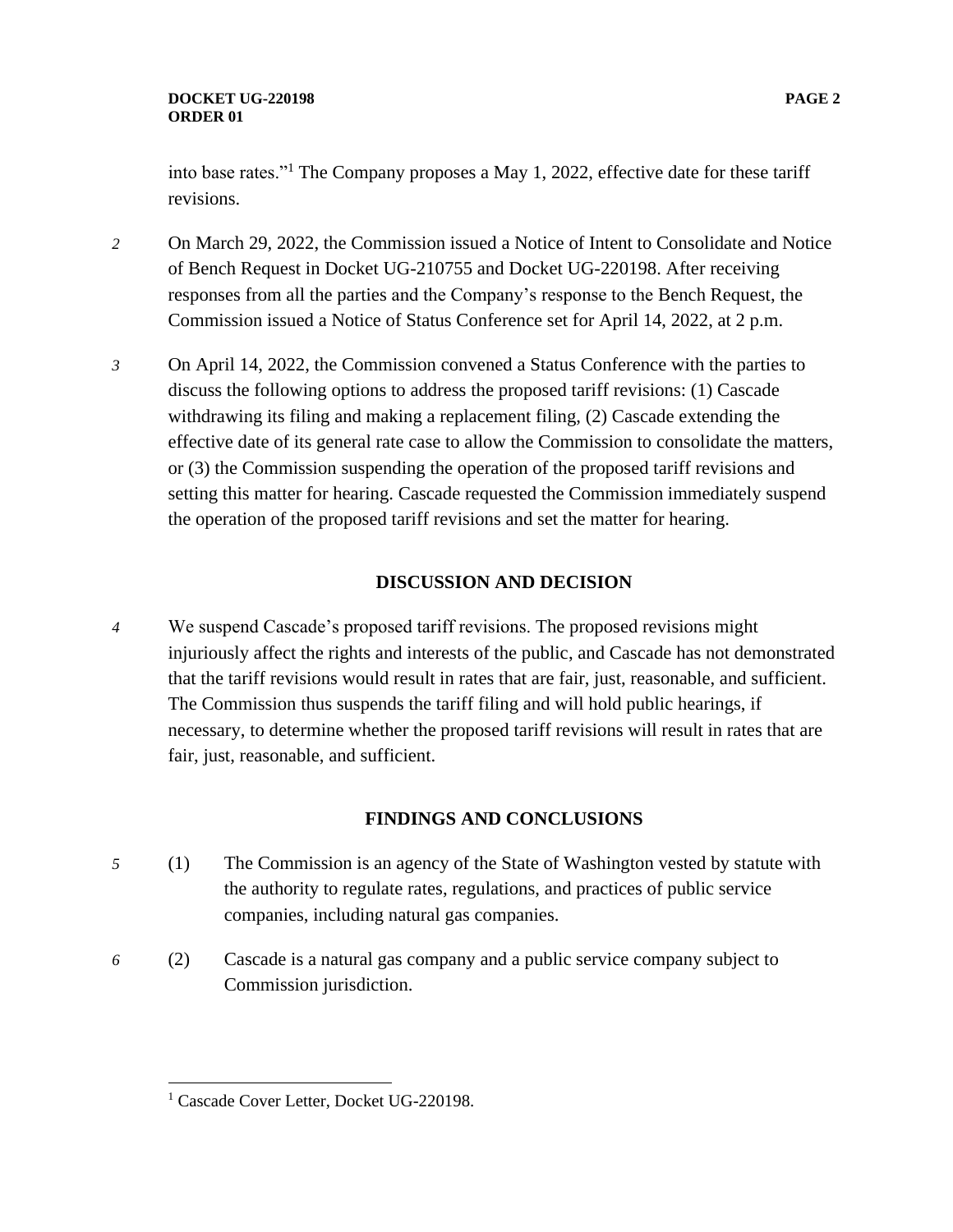### **DOCKET UG-220198 PAGE 3 ORDER 01**

- *7* (3) The tariff revisions Cascade filed on March 24, 2022, would alter charges and rates for service provided by Cascade and might injuriously affect the rights and interest of the public.
- *8* (4) Cascade has not yet demonstrated that the tariff revisions would result in rates that are fair, just, reasonable, and sufficient.
- *9* (5) Cascade's rates and charges for natural gas service shown on any tariffs that Cascade does not propose to revise may also be investigated to determine if they are fair, just, reasonable, and sufficient.
- *10* (6) In order to carry out the duties imposed upon the Commission by law, and as authorized in RCW 80.04.130, the Commission believes it is necessary to investigate Cascade's books, accounts, practices and activities; to make a valuation or appraisal of Cascade's property; and to investigate and appraise various phases of Cascade's operations. The Commission finds that this docket meets the criteria of WAC 480-07-400(2)(b)(i) and that the parties may conduct discovery pursuant to the Commission's discovery rules in WAC 480-07-400 – 425.
- *11* (7) As required by RCW 80.04.130(4), Cascade bears the burden to prove that the proposed tariff revisions are fair, just, reasonable, and sufficient.
- *12* (8) Cascade may be required to pay the expenses reasonably attributable and allocable to such an investigation, consistent with RCW 80.20.

## **ORDER**

# THE COMMISSION ORDERS:

- *13* (1) The tariff revisions Cascade Natural Gas Corporation filed on March 24, 2022, are suspended.
- *14* (2) The Commission will hold hearings at such times and places as may be required. Such hearings may also examine Cascade Natural Gas Corporation's rates and charges for natural gas service shown on any tariffs that Cascade Natural Gas Corporation does not propose to revise.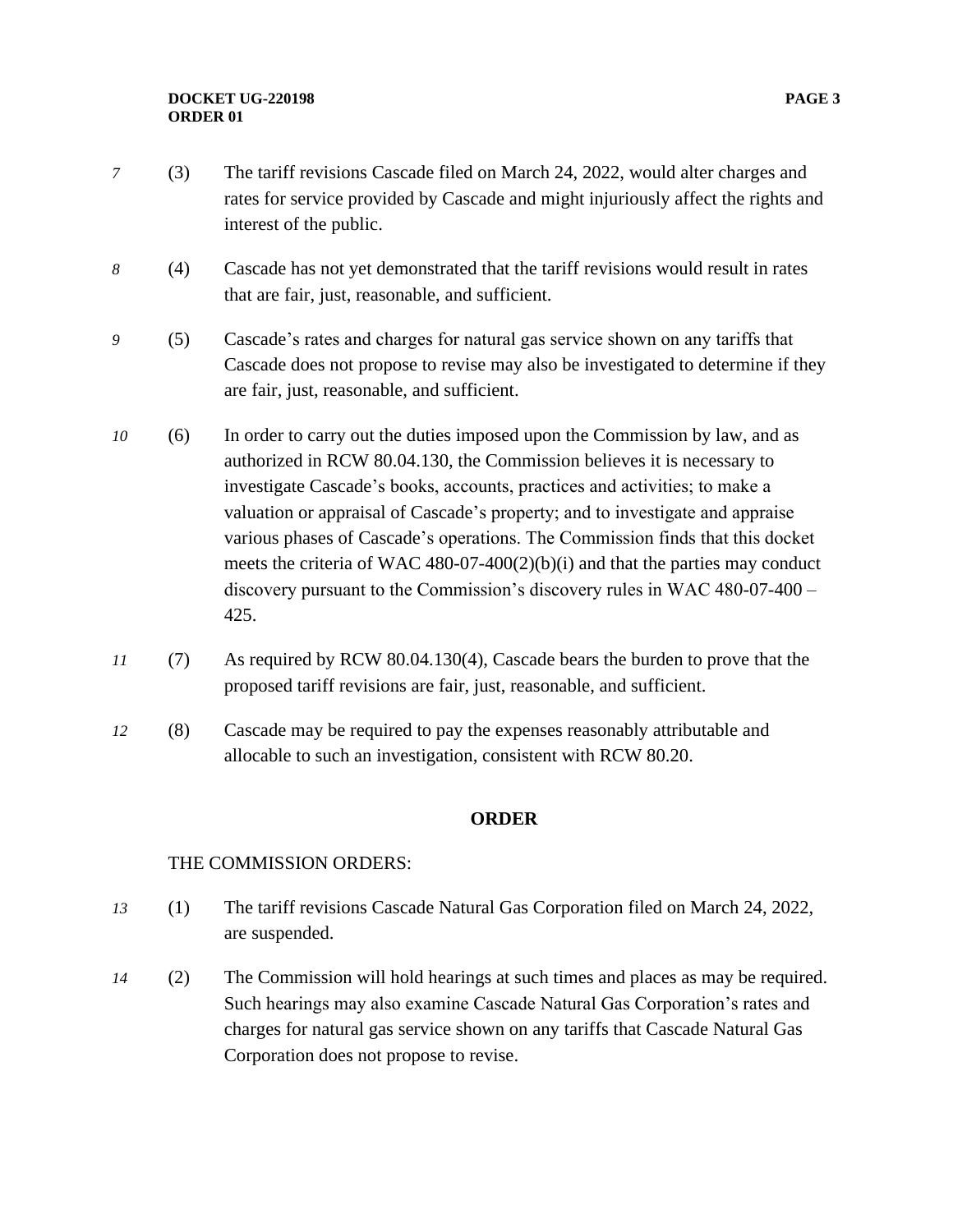### **DOCKET UG-220198 PAGE 4 ORDER 01**

- *15* (3) Cascade Natural Gas Corporation must not change or alter the tariffs filed in this docket during the suspension period unless authorized by the Commission.
- *16* (4) The Commission will institute an investigation of Cascade Natural Gas Corporation's books, accounts, practices, activities, property, and operations as described above.
- *17* (5) The parties may conduct discovery pursuant to the Commission's discovery rules in WAC 480-07-400 – 425.
- *18* (6) Cascade Natural Gas Corporation shall pay the expenses reasonably attributable and allocable to the Commission's investigation to the extent required in Chapter 80.20 RCW.

DATED at Lacey, Washington, and effective April 18, 2022.

# WASHINGTON UTILITIES AND TRANSPORTATION COMMISSION

DAVID W. DANNER, Chairman

ANN E. RENDAHL, Commissioner